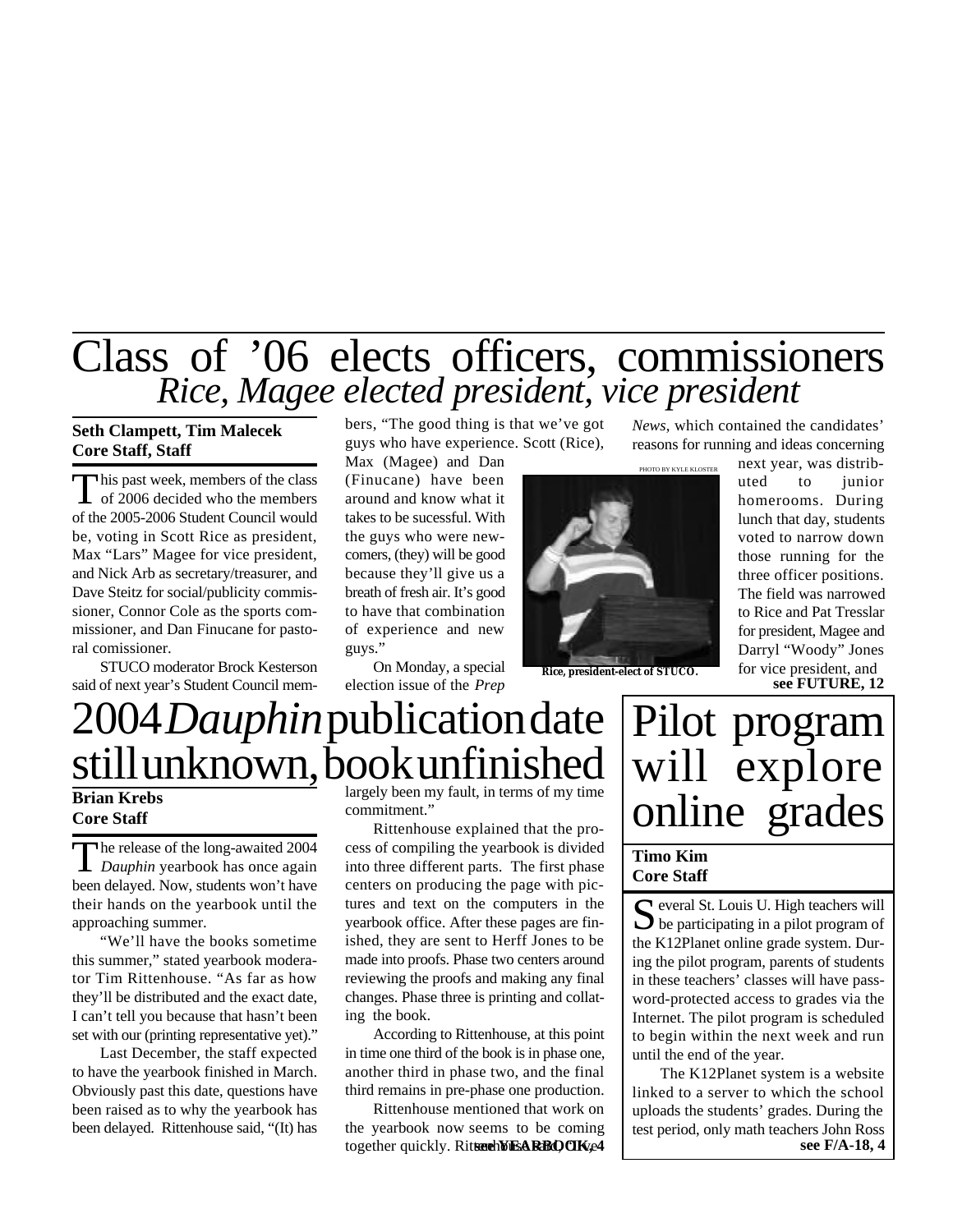# $\frac{2}{2}$  April 22, 2005 STUCO wraps up Forum meetings for school year

## **Editor in Chief**

 $S$ t. Louis U. High's Student Council<br>held its fourth and final Open Forum t. Louis U. High's Student Council meeting of the year last Friday. At the meeting, which was sparsely attended by STUCO homeroom reps and other students, STUCO discussed a number of administrative issues.

The first issue concerned their upcoming blood drive, which was covered at length by Christine Culligan, a volunteer with the Red Cross. Culligan originally suggested a goal of 60 useable pints, but STUCO president Joe Eggleston stepped in and raised the goal to 70 pints, saying "We can do more than (60 pints)."

Culligan brought good tidings to the few tattooed Jr. Bills out there, as she revealed that students with recent tattoos can now donate blood.

Greg Fox<br>
Faiter in Chief Wrapped up the meeting by briefly cover-<br>
Faiter in Chief Wrapped up the meeting by briefly cover-<br>  $\overline{in}$   $\overline{in}$   $\overline{in}$   $\overline{in}$   $\overline{in}$   $\overline{in}$   $\overline{in}$   $\overline{in}$   $\overline{in}$   $\overline{in}$   $\overline{in$ After Culligan finished, Eggleston wrapped up the meeting by briefly covering last Sunday's field hockey game against state champions Cor Jesu Academy (SLUH won) and tomorrow's Spring Fling basketball tournament.

> No issues were raised or discussed during the Open Forum segment.

> Eggleston commented on the lack of issues brought up, saying, "It's good in a way ... but I wonder how productive (forum meetings) are being."

> The final forum of the year did include a sour note, as a number of senior homeroom representatives were missing from the meeting.

> On the whole, Eggleston feels that this year's meetings have been a success, noting that teachers and administrators were present at each forum.

> Eggleston added that the meetings may be "more useful with a new president" next year.

# 70 Juniors volunteer day of service

## **Tim Nesmith Reporter**

S eventy members of the junior class<br>attended the voluntary day of ser- $\Gamma$  eventy members of the junior class vice last Saturday, enjoying the flawless weather at Father Dickson Cemetery.

"When I heard that we were going to a cemetery for our service day, I didn't really know what to expect," said junior Ben Favier. "But when I saw what the cemetery was, I understood."

In order to understand why Father Dickson Cemetery was an appropriate place to do a service project, one must first understand what it was. This neglected cemetery, located on south Sappington road, stands as a tribute to Father Moses Dickson and his belief that every individual has the potential to make a difference. The cemetery was one of the first in St. Louis for African Americans.

In the 1970's, Father Dickson Cemetery closed and was subsequently the

victim of neglect and abuse. The cemetery, which is still the final resting place of over 12,000 people, is currently being threatened by abandonment and urban sprawl. This threat, along with an opportunity to work with the national service program, Americorps, prompted the decision to have the junior day of service take place at Father Dickson Cemetery.

During the planning stages, junior class moderator Mary Beckemeier received a call from Americorps and was presented with the opportunity to work with a group of volunteers at the cemetery.

"It was an excellent opportunity, and it would be exciting to do something different," Beckemeier said. According to Beckemeier, other highlights of the day included "everyone being in one group, working with professionals, an archeological-like discovery of a buried headstone, and the certificates that Americorps rewarded SLUH students at the end of the day."

# Quizbow<sup>1</sup> places fourth **Charlie Landis**

## **Reporter**

Let a Saturday, the SLUH quiz bowl<br>team hosted the district finals at ast Saturday, the SLUH quiz bowl SLUH. Eleven area teams competed in the tournament, with Eureka taking the championship in the finals with a victory over Lutheran South.

The SLUH quiz bowl team lost in the semifinals, with their season-ending defeat coming to the eventual champions. Quiz Bowl moderator Tom Becvar said that Eureka "was just a better team" and that they "deserved to win."

Becvar also noted that the Eureka team had two very fast "buzzer-inners" that frequently beat the SLUH team to the punch on toss up questions.

Junior team leader Timo Kim also noted the faster buzzers of Eureka. As another reason for the defeat, Kim cited Eureka's strategy of using players with general, broad-based knowledge instead of having specialized players to answer questions in specific categories.

Becvar commented that SLUH "had a great team this year,"and he also expressed gratitude to all of the helpers and volunteers that helped SLUH's district tournament run smoothly.

With regards to next season, Kim stresses that more participation from the underclassmen is needed for the SLUH team to have another stellar year.

# **Quote o' the Week**

"The Pope! How many divisions has *he* got?" —Josef Stalin

**see JR-DOS, 14**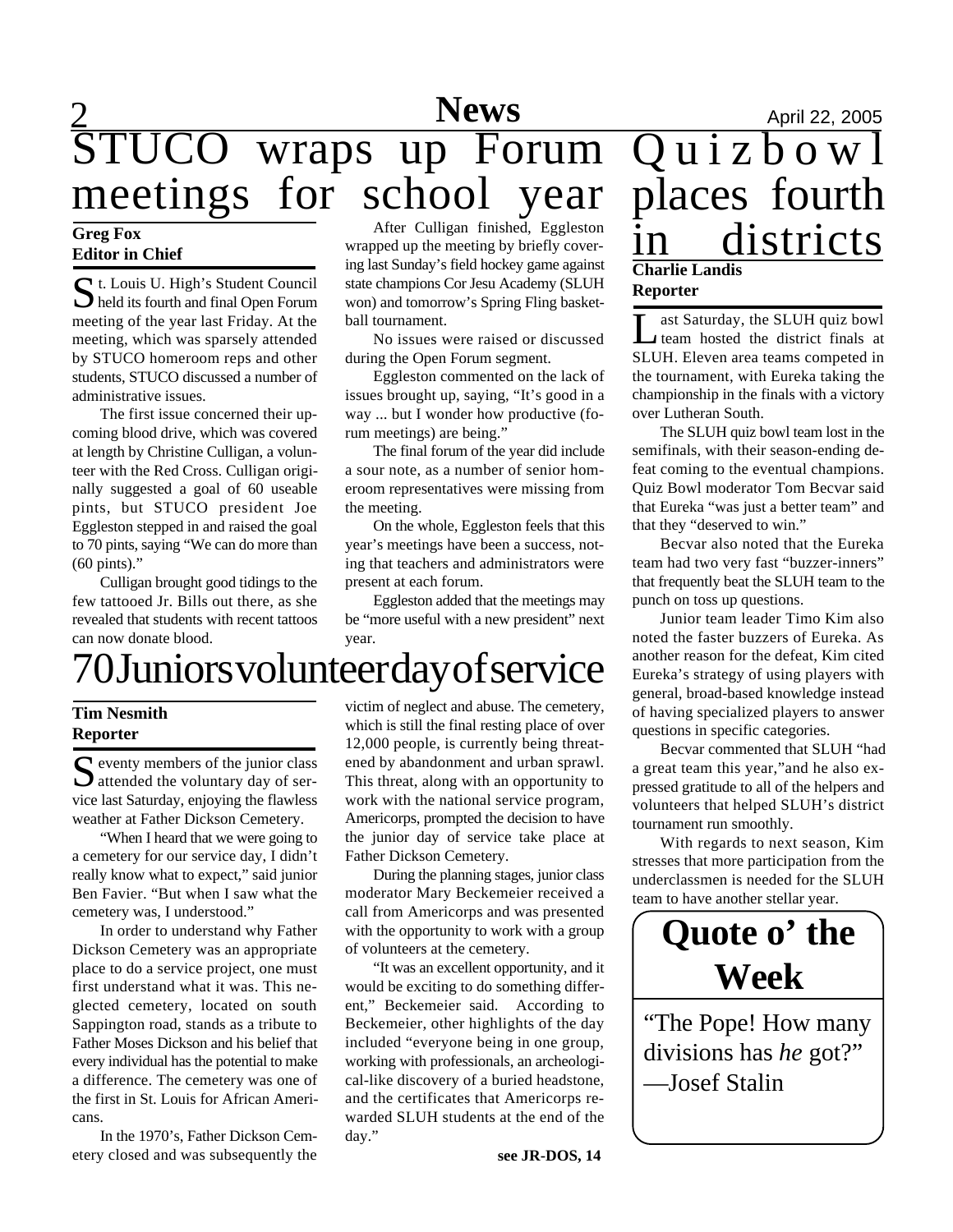# April 22, 2005 **Opinion** 3

# Big issues face students. Why isn't anyone talking? COMMENTARY

## **Greg Fox Editor in Chief**

It's nice to go to a school where the students have no problems<br>that they need a voice greater than their own to address.  $\mathbf{\mathsf{T}}$  t's nice to go to a school where the students have no problems Judging by the complete lack of issues brought to the Student Council's attention, that would seem to be true.

Not a single sophomore or junior went to last week's meeting to complain about their parking situation. No one had anything to say about the incoming president. No one brought a single issue to STUCO's attention.

So that must mean that there are no pressing issues, right?

I couldn't be more wrong. The campus has changed so much in only the last two weeks and is set to change even more in the coming months. Come September, all students will be parking even farther away than where the juniors are currently parking, and in January, that won't be a pleasant walk. No one cared enough to ask why the general student body was never consulted. The long walk is not the issue here, but rather the fact that the student body was never surveyed or consulted en masse. This is a problem because the student body is obviously concerned with how their campus will look in the future and how that new look will affect them.

For the first time in its nearly 200-year history, a lay person will be the president of St. Louis U. High. No student had an opinion, or at least no one cared enough to share it with STUCO. Our school has operated, and will continue to operate, under a guiding Jesuit philosophy. Now, however, the president of our school will be a man who has not dedicated his full adult life to living as a Jesuit. Students have not engaged in any sort of formal debate about whether this will help or hurt our school.

The poor showing at the Forum has more to do with the apathy of the student body than anything else. Obviously, no student with any sort of problem was willing to give up fifteen precious minutes of Activity Period to let STUCO know where they need representation with the administration or even where STUCO could be doing a better job (or just to tell them that they're doing a good job).

Why should we care? More importantly, why don't we?

This is our school. Our families sacrifice a great deal to send us here to earn one of the best educations in the city. We ourselves sacrifice just as much to get that education. We have a lot invested in this community, and we ought to care about our community for **see FOX, 13**

# eniors Barker and Gregg win poetry awar

## **Sean Powers Core Staff**

Senior star writers Paul Barker and<br>David Gregg have both recently re-**C** enior star writers Paul Barker and ceived awards from organizations in the St. Louis community for their excellent works in poetry.

Gregg was among the almost dozen winners in the St. Louis-wide poetry contest for youths sponsored by the Wednesday Club. The Wednesday Club is an organization that supports involvement in many different types of arts. Gregg submitted his poetry to the contest after English teacher Eric Meyer told his class about it late last semester. Any student wishing to apply in his class had to submit their work through Meyer and Gregg was the only one to do so.

Gregg found out about winning a few weeks ago and was invited to a banquet lunch for winners; he was, however, unable to attend. He received a plaque and certificate for winning along with copies of the other winning poems.

Gregg's winning poem, of the two he submitted, is titled "Whose Existence Still

Escapes Us Today." Gregg said it was "about finding racism in yourself and taking the steps to fighting it."

Meyer said, "He has a unique voice. He worked hard at honing it and made it sharp and precise. He earned the award."

Of winning, Gregg said, "I thought it was a pretty neat thing. I enjoyed receiving the plaque and reading the other poems. There was some really good stuff in (the other poems)."

Barker also received recognition for his poetry, winning the grand prize of the *River Styx'*s annual written works competition. According to English teacher Rich Moran, *River Styx* is a prominent magazine both in St. Louis and in the nation.

Following the rules of the competition, SLUH was allowed to submit one author's work. Moran, whom *River Styx* contacted about the contest, chose to submit Barker's work because, according to Moran, "Paul is as good of a poet as we have ever had here at SLUH. He's a terrific poet and story writer."

Barker picked three poems for Moran to submit to the contest: "Dead Cat,"

"Looking Over My Shoulder Waving Good-bye," and "Death of a Small Town." Barker had previously published all three poems in SLUH's literary magazine *Sisyphus*.

Barker found out about the award's existence in mid-March; he found out he was the grand-prize winner this Wednesday.

With winning the contest comes a \$100 prize, T-shirt, mug, and a spot at the *River Styx* Feast on May 2. The Feast is a banquet where award winners, magazine editors, writers, and interested readers share a meal and literary works.

Of Barker's poetry, Moran said, "What I really like about Paul's poems is that they are musical; the words themselves are attractive to the ear. He's also talking about experiences he's had and it seems to me there is a wisdom in his writing."

Barker said, "It is a nice compliment to be recognized for something beyond the school in the community and to have a professional magazine and professional poets say 'Your stuff is good.'"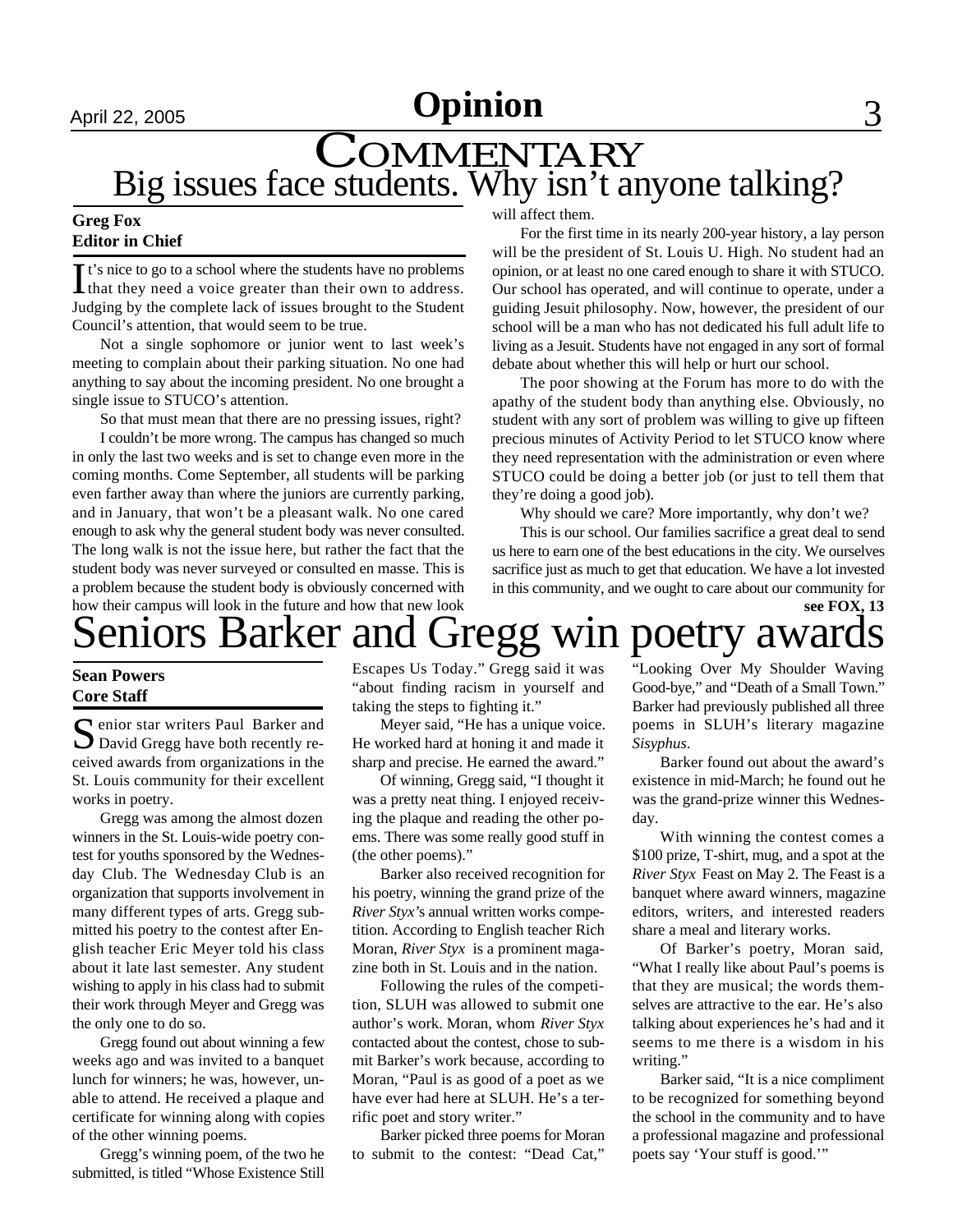and Kate Thaman, theology teacher Tim Chik, English teacher Steve Missey, biology teacher Steve Kuensting, Spanish teacher Kevin Moore, and economics teacher Peggy Pride will upload grades to the online sytem. Each student in those classes will be issued a student ID and password with which they can see their grades.

Although the adminstration first informed parents of this program in a letter sent out with third quarter report cards, they have been preparing for the program since the beginning of the school year.

"At (an archdiocesan) principals meeting last year, the whole topic of online grades came up, and we had a conversation about what they had perceived as the strengths and the concerns of such a system," principal Mary Schenkenberg said. "I came back and talked with the Instructional Council and my administrative team, and ... what we decided was that we wanted to do a testing time."

The administration had intended to have the beginning of the trial run coincide with the beginning of the fourth quarter. However, problems between the recently installed MacSchool software used to upload the grades and the software teachers use to input grades delayed the set-up until this week.

"What we are doing this year is giving it a little bit of a test run to see how it works and get some people really using it, with the idea that we will open it up and it will be more broadly used next year," Assistant Principal of Academics Mark Michalski said. "We still don't expect it to be fully used next year, because some of it does involve switching from an older gradebook (program) that we still use, but that we will phase out next year."

In adopting a system of online grades, the administration hopes to facilitate communication between teachers, parents, and students. Instead of having to wait for report cards or progress reports, parents can log on at any time and check on their son's grade. With the availability of this

(from 1) information, the administration hopes to keep parents informed about and engaged in their son's academic performance.

> Currently, with the exception of progress reports and report cards, parents are not officially told how their sons are doing in school.

Kuensting, who has kept his own system of online grades throughout this year, said, "The big benefit (of online grades is that), especially for the underclassmen, parents can see their sons' grades. Parents have access to their sons' grades and instead of getting phone calls about, 'I'm so surprised that my son's not doing well,' they already know that and they are saying, 'What can my son do?'"

Although some faculty expressed interest in the program, other teachers raised concerns about how calculating student grades will reduce student accountability for their own academics.

Said Latin teacher Mary Lee McConaghy, "My feeling (about online grades) is that it removes responsibility from students. At this point, students should be taking responsibility for their own work. If we don't give them this chance in high school to become responsible for themselves, they will not be able to deal with the unlimited free time they will have in college."

Other concerns include possibly fostering an inordinate focus on making a grade instead of concentrating on learning, or students and parents misconstruing single grades instead of looking at the aggregate.

In general, freshmen in Kuensting's class like the online grades. Freshman Jack Dryden said, "He gets stuff back pretty quick, but he updates stuff online even faster than he gets it back (in class)."

Senior Andrew Schaeperkoetter said of the possibility of online grades, "I know that students would appreciate it, because it's really easy to lose track (of grades), especially in English with small daily quizzes, and with some classes you only have letter grades, so you don't always

## YEARBOOK

#### (from 1)

been happy with the way (this point of production) is going."

In an attempt to get the 2005 *Dauphin* yearbook out on schedule, Rittenhouse contacted his editorial staff on Tuesday in order to organize a meeting this week or next. According to Rittenhouse, background work such as taking pictures at various events is already taking place, but "in terms of theme and what the book will look like … we're literally starting that this week."

As for his reasons for deciding to take on the work of two yearbooks simultaneously, Rittenhouse said, "I don't want it to be this time next year working on the '05 book." He added, "I also want the seniors on my staff to be heavily involved in the design of their book."

Principal Mary Schenkenberg sympathizes with the yearbook staff and the trouble they seem to have been having recently. She said, "Yearbook is a big job. It has a lot of deadlines that need to be met. It is a job, a responsibility that many schools struggle with."

As for the release date of the book, specifically this year's especially late date, Schenkenberg said, "Getting your book out early the following year is always difficult. It's something that we need to have happening, obviously, but I have faith in the fact that this yearbook staff is going to finish this yearbook that is presently due."

## **see YOU LATER, 13**

know where you stand."

After the end of the quarter, the administration will evaluate the program and open it to other teachers.

"There are multiple web services that you can use to do the same thing. And 'Is K12Planet the best one for us to use?' will be a question," said Michalski. "(But) I don't think we'll move away from sharing information using the web."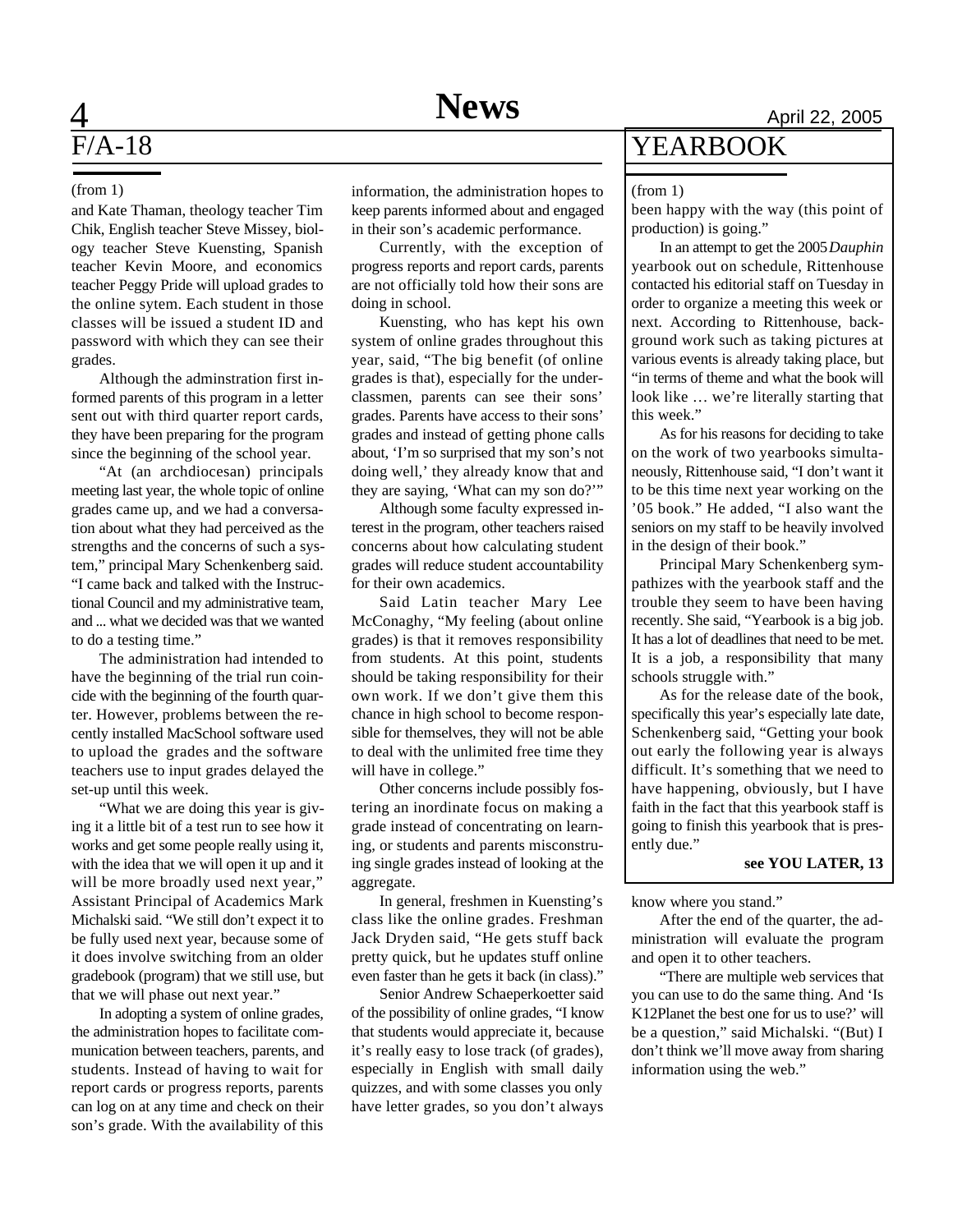## April 22, 2005 **Sports** 5 like it was a playoff game. Bigstickbills defeat area No. 1 Vianney, 6-3 **Sports**

## **Justin Rottger Reporter**

**A** fter a disappointing loss to Mehlville<br>alsa Thursday, the St. Louis U. High fter a disappointing loss to Mehlville Sunflowerseedbills rebounded in a big way, highlighted by a 6-3 win against Vianney.

 Traveling westbound on Interstate 44, the Jr. Bills (10-3, 3-0) faced their toughest competition by far this season, meeting up with area No. 1 Vianney on Tuesday.

The game started out favorably for SLUH, as leadoff man senior Dave Venker reached base on an infield hit. Senior Ryan Johnson followed with a slicing single to right field, allowing Venker to make his way to third. This set up senior Ryan Morgan for a sacrifice fly to give the Jr. Bills the early lead, 1-0.

SLUH looked to get as many runs as possible off the Griffins' left-handed starter Josh Syberg, and they continued to knock him around in the second inning. With one out in SLUH's half of the second, junior Nick Riganti reached base and junior Mike Beal came up and snuck a single through the left side.

Then, in one of the key plays of the game, head coach Steve Nicollerat called for a double steal, and the Vianney catcher

botched the throw to try and nab Riganti at third. Riganti scored the second run of the game and Mike Beal moved up to third base.

A f t e r Nicollerat's aggressive call, he decided to go back at it. This time, se-

nior catcher Tony Molina laid down a squeeze bunt perfectly to bring in Mike Beal, who would finish the game with three hits.

The Jr. Bills looked to be cruising right along, up three runs and with senior ace Matt Ikemeier on the mound pitching



**Junior Mike Beal gets a hit during Tuesday's 6-3 win over area No. 1 Vianney. Mike Beal had three hits in the game.**

against the left center field fence. A brisk breeze had been blowing during the game, and this wind snatched the home run away. Unfortunately, Morgan, who ended up with a triple on the play, did not score.

Nicollerat

had made a point about a week before the Vianney game: the team must play better defense. Defense had been a rather weak point early in the season, but the Jr. Bills stepped up in their glovework and made some key plays in the game. The brotherly **see UPSET, 8**

In the third, Morgan got hold of a Syberg pitch to deep left field, and what looked to be a home run fell just short up

# 4x800bills take second at Rockwood Invite

## **Henry Samson Reporter**

 $\sum I$ e didn't have a bad day by any means," began head coach Jim Linhares on the track team's second place team finish at the Rockwood Invitational last weekend, behind only Marquette. "But (Marquette was) gunning for us from U. City."

Every now and then in life, there must come an explanation for things. If it is too long, it will lose its audience; if too short, it will be ineffective. So here is the track and field breakdown: You need one of two things to win a track meet (preferably both). You need either a super strong specialized group, or a deep and wellrounded team that scores hit and miss points in every event. SLUH leans to the former, whereas Marquette is definitely the latter.

At a slightly smaller meet, a more spread out scoring base will boost a team's overall chances for victory. At a very large meet, more competition is present, so a very specialized strong team has a better chance. At the Rockwood Invitational, Marquette scored points in 17 of the possible 18 events while SLUH scored in just 12.

Explanations aside, SLUH managed to score 128 points. The 4x800-relay team picked up right where it left off last weekend, winning with a time of 8:19.

While this race was taking place, sophomore Niko Mafuli and junior Nick Dennis were busy throwing their way into third and fourth place in the discus. Junior Cliff Leek, who, according to Linhares has become very dependable in the shot put, added a little more weights flavor by finishing second in the event with a 45 plus foot heave.

Junior juggernaut Paul Chaney once again swept the sprints. He placed first in the 100, 200, and 400-meter races, much to the dismay of other schools' coaches.

(Author's note: I was personally confronted by more than one coach asking if Chaney and counterpart Simmons would be running at the meet. After telling them yes, I watched them identically shake their heads and walk away.)

Simmons would follow right behind Chaney, finishing second in the 100 and fourth in the 200. Unfortunately, he would not be counted in the finals of the 300 meter hurdles because of a disqualification call.

**see TRACK, 11** Senior beast Charlie Samson huffed and puffed his way into a second place 800 run. A few more points were cashed in by milers Dan Meier and Ben Murphy-Baum, who waltzed in for a second and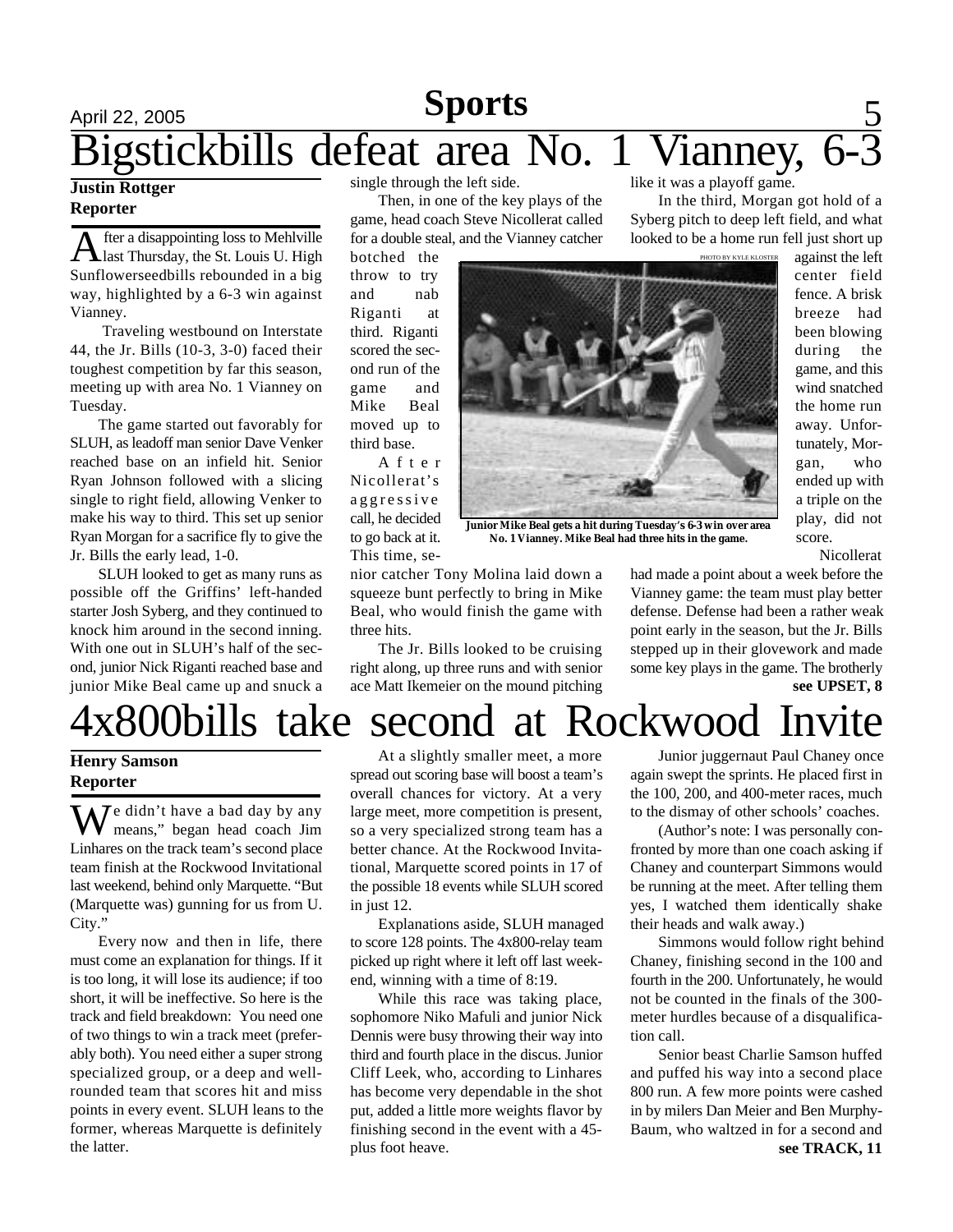## **6 News Sports April 22, 2005** axbills take Parkway South to two **Sports**

## **Mike Eilers Reporter**

The Laxbills' five-game winning<br>streak came to an unexpected halt streak came to an unexpected halt last Thursday with a surprising loss to Parkway Central in overtime. Central arrived at SLUH ready to play, while the Jr. Bills took a long time to get into gear. The Jr. Bills hoped to continue cruising through their competition heading into the weekend tournament in Indianapolis, Ind. However, the Colts would not go down without a fight, as SLUH allowed them to hang around, a dangerous thing to do with an underdog. Central made SLUH pay for it when they tied the game up at 7, sending it into sudden-death overtime. Less than a minute into the overtime, the Colts rifled a shot past goalkeeper Matt Yoon, completing the 8-7 upset.

Still stunned from the loss, the

Brinebills left for Indianapolis immediately after school on Friday.

Father Marco, S.J., accompanied the team, providing emotional support as well as counseling for the distressed players. Father Marco also celebrated the Eucharist Sunday morning beside Jesuit priests from the respective schools.

Junior Brandon Verhoff commented, "Going to Mass with the other teams was really special, especially with all the Jesuits from all over the Midwest celebrating it. The hosts (Brebeuf) were really great too. They served the meals to the other teams and we felt welcomed all around."

The tournament at Indianapolis consisted of five midwest Jesuit teams; SLUH, DeSmet, Brebeuf, St. Xavier, and St. Ignatius Prep, arriving from Cincinnati, Chicago, and St. Louis, respectively. The Jr. Bills played St. Xavier first on Saturday. They soon found out how lacrosse is played over in Cincinnati, giving up seven goals in

the first quarter. After the initial shock, SLUH recouped, only allowing five goals over the next two quarters. However, the Jr. Bills only managed two points over that period. The STLbills lost their steam in the final quarter, allowing four more goals while scoring none. St. Xavier demonstrated their skill, winning 16-3.

The LAXbills then ate lunch and watched Xavier pound DeSmet while they waited for their next game, later that afternoon against St. Ignatius. This time the Jr. Bills came out ready to play. Wanting to prove to the other Jesuit teams that St. Louis teams could play as well, SLUH set their sights on the Chicago team. By halftime the STLbills had gone up 5 -2. They refused to let St. Ignatius fight back in the second half, closing out the game 10-3. Tired from a long day of lacrosse, the team headed back to the hotel, which they shared with DeSmet, and prepared for **see LAX, 11**

# Killbills lose to Vianney, beat Marquette *The week's four games decided by a total of 11 points*

## **Sam Stragand Reporter**

The Volleybills won one match and<br>lost another in two well-played The Volleybills won one match and matches last week. After a thrilling threegame victory last Thursday over archrival DeSmet, the Killbills beat Marquette in two close games on Friday before losing two well-played games to Vianney on Wednesday. While they may have only gone 1-1 over the last week, the team showed great teamwork and talent that should help them later in the year.

Following their upset victory over previously undefeated DeSmet, the Volleybills came together as a team to defeat a very talented Marquette team in two games.

After the JV team won two quick games, the Guntlibills started slowly against the hard-hitting Broncos. Down 8-11, junior Joel Westwood went on a serving streak that included two aces to put the Killbills up 13-11.

After again falling behind, 16- 17, the Volleybills rallied behind sophomore Murphy Troy, who tied the game with a kill and then took the lead with three serves and the team held on to win 25-23.

While the first game was close, it only led to a closer second game in which the lead changed more than ten times.

The Spikebills again started slowly as they fell behind, 11-16. However, the Asicsbills fell into place behind the leadership of seniors Joe Guntli and Bobby Schuster, who had several kills to tie the game at 20-20.

For the next 14 points, neither team led by more than one point until the Jr. Bills won 28-26 on an ace by Troy. Two kills by junior Kevin Heine and a kill by Schuster kept the Guntlibills close for the victory.

The Jr. Bills' setter Westwood had a

great game with 26 assists while Guntli

**Senior Joe Guntil unleashes his jump serve during the first game of SLUH's loss to Vianney on Wednesday.**

led the team with 11 kills. The hard-fought victory forced the team to grow closer, improving to 9-1.

On Wednesday, the Killbills went down in two well-played games against a good Vianney team. After the JV lost its match in three games, the varsity quickly fell behind 10-4. SLUH fought back, pulling to 15-11; however, throughout the game, the Jr. Bills could not consistently block the hitters of Vianney or put a string of serves together. After a short comeback, the Killbills lost 21-25.

In the second game, the Shooterbills came out slowly but gained the lead 14-13 on a Guntli-Heine block.

**see A-C-E, 8**

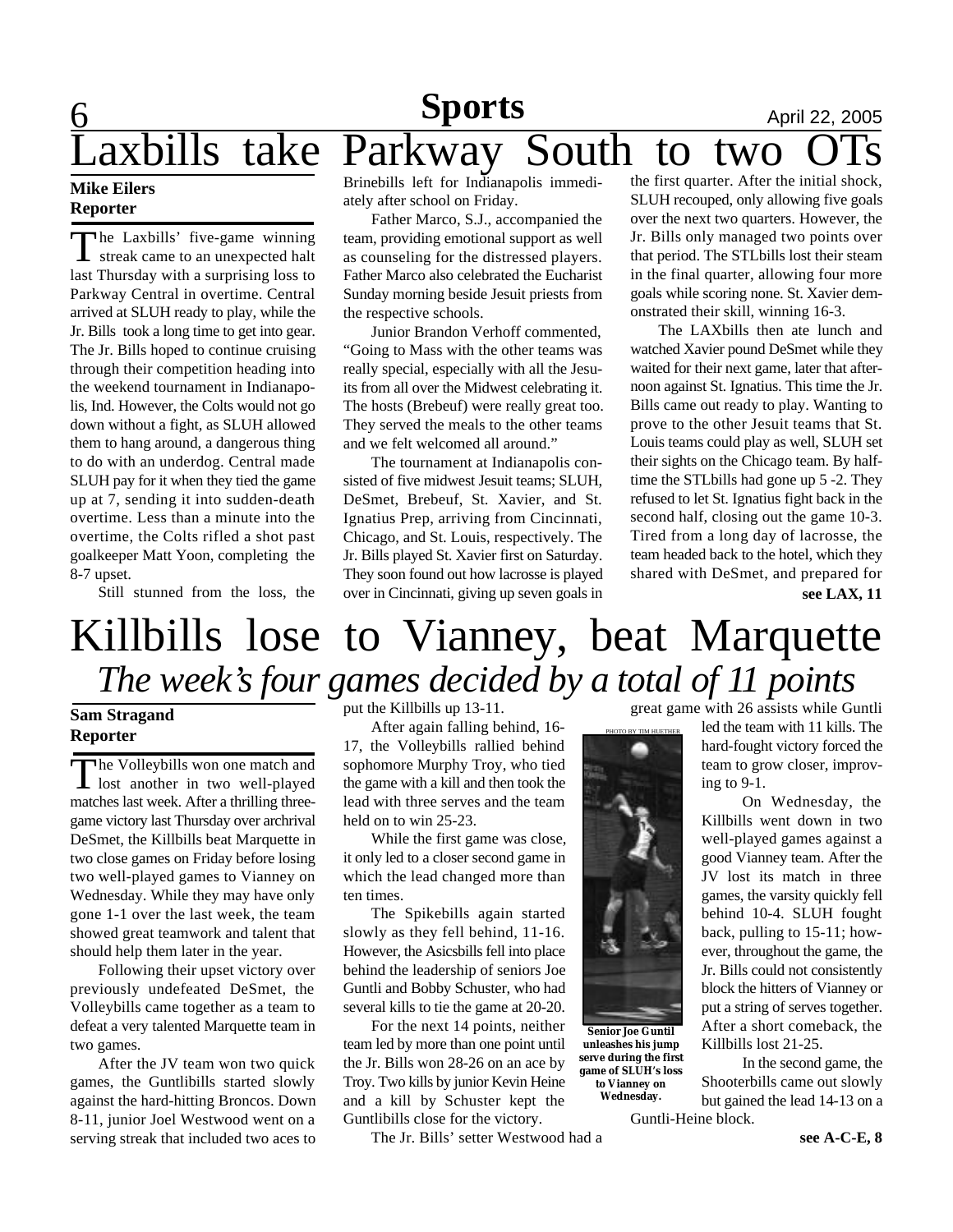## April 22, 2005 **Sports** 7 **Sports** Rollerbills shut down Vianney

### **John Pecher Reporter**

L ast weekend, the St. Louis U. High Inline hockey team looked to bounce back from its loss to Marquette and regain its position in the standings as it took on the Golden Griffins of Vianney. Trailing by just one point in the rankings, this game was a must-win for the Jr. Bills.

Fortunately, the Tourbills were able to jump out to an early lead when senior Ronnie Gentile pounded in a rebound to put them up, 1-0.

As the period progressed, the Griffins showed their frustration, racking up eight penalties in the first half. Sophomore point leader Chris Place capitalized and picked up his first goal on the night, as did freshman Matt Beezley. By the end of the half, the Rollerbills had gained a comfortable 3-0 lead.

The momentum carried into the second half, as freshman Carl Fasnacht connected with a pass from fellow freshman Nick Helfrich to add to the lead. The Griffins fought back, scoring two goals within 1:30 to close the gap to just two goals. But another penalty allowed Place to add his second of the night and extend the lead to three.

No less than a minute later, a pass

## Servebills take MCC crown **Killian Hagen and Stephen Hipkiss Reporters**

The St. Louis U. High Jr. Bills de-<br>feated a deep Vianney squad 4-0 on he St. Louis U. High Jr. Bills de-Wednesday in a rain-shortened match to move to 4-0 in conference play and clinch the regular season MCC crown.

All four wins for the Jr. Bills came at the singles spots, where the team managed to lose only one game in the four matches combined. The quick wins proved critical, for soon after the Jr. Bills won the match-clinching fourth victory, the rain started, cancelling the remaining matches and giving the Jr. Bills a dominating 4-0 victory over the rival Griffins.

In the two other matches since last Friday, the Pennbills defeated weak squads

from sophomore Ryan Pliske connected with Place, and he rifled a shot past the Vianney goaltender's glove, adding an insurance goal to complete his first hat trick of the season. Both teams would score another before the game was over, but the Jr. Bills came away with an impressive 7-3 victory.

Saturday, the scheduled game against Parkway North was not played because of a mysterious forfeit by the Vikings.

Nevertheless, the TObills had one more key game to focus on over the weekend as they faced the first place St. Mary's Dragons on Sunday. However, their momentum did not carry into the game as they had hoped.

St. Mary's was able to jump out to an early lead on a partial breakaway within the first three minutes of the game. But just minutes later, junior Clint Mohs netted his first of the game to tie it at one. Mohs added his second of the night on an ensuing power play, a key part of the Jr. Bills' offense. However, St. Mary's connected on a one-timer with five minutes left in the first to tie the game at two, and added another just seconds later to take the lead 3-2, which they carried into the second half.

The second half consisted mainly of **see BLADES, 8**

from Marquette and Whitfield. The Jr. Bills' 6-1 victory over Marquette last Friday was propelled by a brilliant performance at No. 1 doubles by junior Kevin Howenstein and senior Paul Eschen, who managed to pull out a 2-6, 7-6, 6-3 victory over their talented opponents.

On Monday, the Racquetbills took on a co-ed Whitfield squad and won easily 7-0 without the help of their two top players, sophomore Abe Souza and junior Stephen Hipkiss, who sat out the match to give two JV players some varsity experience. Next week the Tennisbills will face Parkway Central at Parkway at 4 p.m. on the 25th and battle Parkway South later in the week, hoping to continue their undefeated season.

# Wood(s)bills disappoint at W e b s t e r

## **Alex Luebbert and Mike Doherty Reporters**

O n Monday, the St. Louis U. High golf team competed against several area schools, including MCC powerhouses Chaminade, CBC and DeSmet, in the annual Webster Cup tournament held at the Players Club Golf Course in Eureka.

After a frustrating tie to MCC rival CBC last week and a poor performance at the Webster Cup last year, the Jr. Bills were ready to redeem themselves.

With senior leaders Kyle Ortmann and Matt Bartch, junior Alex Luebbert, sophomore newcomer Paul Scioneaux, and freshman-phenom Michael Ferris the Golfbills were confident and ready.

With the five-man lineup, head coach Greg Bantle had high hopes for his Jr. Bills, expecting to finish near the top of the leader board. However, the Jr. Bills struggled at the long and challenging 7,100-yard par 72 course, shooting a disappointing 340 as a team and finishing in 14th place out of the 24 teams.

Ortmann was low man, firing a respectable 81. However, his teammates were little help, all shooting in the upper 80's.

Parkway South won the tournament with a total score of 314, followed by CBC, at 316.

On Tuesday, the Jr. Bills continued their disappointing play with yet another tie, this time to the St. Mary's Dragons. In perfect conditions at Forest Park, the Jr. Bills played the worst golf they have played all season, with several scores over 45.

Low man for the Bantlebills was Alex Luebbert with a 37, followed by Doherty with a 40. Team captain Ortmann finished with two strong birdies and also shot a 40. But St. Mary's had a couple of low scores and was able to match the Jr. Bills score at 254.

The team hopes for success at districts coming up on May 6.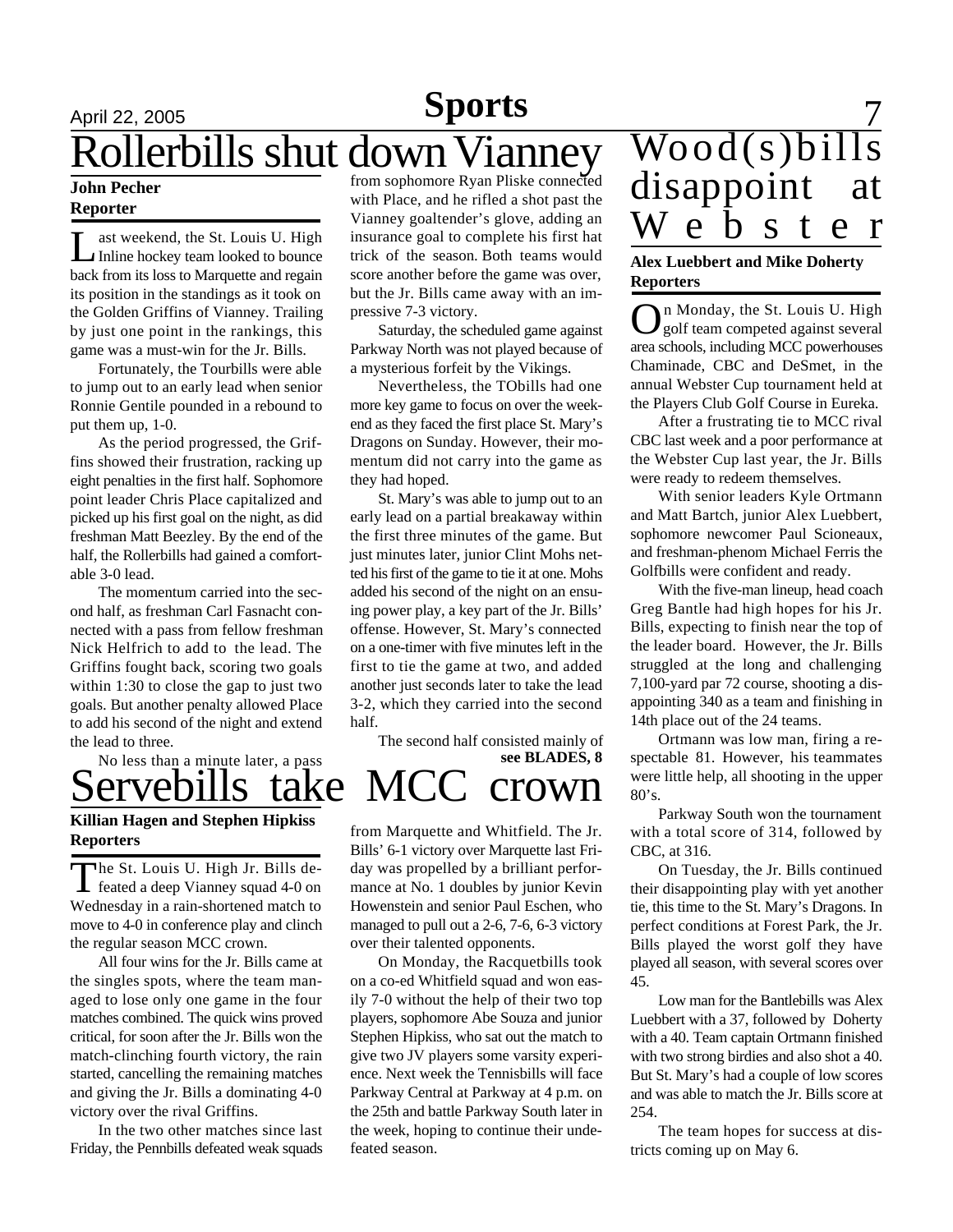## **8 News Sports April 22, 2005 UPSET**

#### (from 5)

double play tandem of senior Brandon and junior Mike Beal at shortstop and second base respectively, turned two game-saving double plays in the third and fifth innings, keeping the Griffins off the baselines.

The Jr. Bills' defensive play climaxed with a catch that the "Baseball Tonight" crew of ESPN would call a Web Gem by Nick Riganti in center field. On a shallow fly to short left center field, both left fielder Dave Venker and Riganti headed in to make the catch. What appeared to be Venker's catch was nullified by the diving effort of Riganti, who took a faceplant into the ground.

In addition to the magnificent defense displayed by the Jr. Bills, the offense would not quit, and more heads-up play came in the top of the fifth inning.

With two outs, Brandon Beal singled to center field; Morgan then followed with an infield hit. With Brandon Beal at second and Morgan at first, junior Jared Saeger hit a hard ground ball to the Vianney shortstop. The shortstop elected to go for the fielder's choice and throw out Morgan at second. However, Morgan beat the throw, and while that was going on, Brandon Beal maintained his momentum around third base. The Vianney shortstop held on to the ball too long, allowing Brandon Beal to score from second; it was great heads-up baserunning on Beal's part

## BLADES

#### (from 7)

back-and-forth play between the teams. The Jr. Bills showed their determination in the last five minutes of play, when Fasnacht fired home a shot from the slot with 4:50 left, keeping them in the game.

But with only 3:34 left, Mohs, on an amazing dive across the floor, banged home a rebound from a shot by Gentile, giving the Ballbearingbills the lead, 4-3. With just two minutes in regulation, the Dragons fired a shot between the legs of senior netminder John Pecher, tying the game at four and forcing overtime.

Unfortunately, this time it was St. Mary's who kept the momentum. On a partial breakaway, a Dragons player roofed as well as coaching by Nicollerat at third.

Vianney tried to mount a comeback in the sixth, and plated two runs off Ikemeier. In the top of the seventh, SLUH was looking for some insurance.

Johnson led off the frame by getting beaned in the elbow, and Brandon Beal reached on an error. After Morgan flied out to the catcher, Saeger came up again and hit a hard ground ball up the middle for a single.

Then, with the bases loaded and one out, Riganti sold the insurance SLUH had been looking for. Riganti sent a pitch to the left field fence for a ground rule double and two RBIs, extending the Jr. Bills' lead to 6-2.

These two runs proved to be important, as Vianney attempted another comeback in the bottom of the seventh, managing to load the bases against Ikemeier and closer Morgan. What had been the story all day for SLUH allowed them to come away victorious, as a line drive off a Griffin bat whistled sharply up the middle, but Mike Beal was there to make the semidiving catch to end the game.

The Jr. Bills also had a good showing in the SLUH tournament at Forest Park, winning three games last Friday and Saturday against Parkway North, St. Mary's, and Bishop DuBourg.

After coming up short 9-7 to Mehlville last Thursday night, SLUH was poised to prove that the team out on the field against Mehlville was just a one-night deal.

a shot past the glove of Pecher, sealing the 5-4 victory. The Jr. Bills received one point for the tie at the end of regulation, enough to keep them tied with Vianney for second in the standings.

Despite the loss, the Tourbills found many positive elements of their overall performance. Senior captain Matt Spaeth commented, "I think that the game (against St. Mary's) shows how much we have matured as a team, and can compete with and beat anyone in this division."

The Jr. Bills look to do just that as they take on the Marquette Mustangs tonight. The puck drops at 9 p.m. at the Matteson Square Garden Tri-Plex in St. Peters.

The next evening against Parkway North, senior Jason Kertz gave the North offense a fit, scattering only three hits and shutting them out, 11-0. Saeger, Mike Beal, and Riganti each had two RBIs.

On Saturday morning, SLUH faced St. Mary's and received another marvelous pitching performance, this time by Morgan, who went the distance, giving up only four hits while striking out eight batters. Morgan had two RBIs in the game and Johnson scored two runs.

The Jr. Bills faced DuBourg in the second game of a doubleheader. Venker had a double with the bases loaded in the third, and Brandon Beal had two sacrifice flies for RBIs. Junior Nick Wingbermuehle made his second relief appearance of the season, striking out four batters. Junior Steve Gropler made his first varsity appearance, striking out three.

So, after an exhilarating win, SLUH will have a few days to rest and come back down to earth. They will next play tomorrow at Forest Park against Ritenour and Troy Buchanan in a doubleheader. This team is for real, and every single Jr. Bill should come out and see your classmates. They sure can play ball.

## A-C-E

(from 6)

Good hits by junior Brian Schneier and Guntli increased the lead for the Jr. Bills, but the Griffins charged back with great defense and tied the game at 22.

Three good serves for Vianney then overcame the quality defense of juniors Dave Bosch and Joe Holloran to win the game 25-22 and the match 2-0.

While the loss gave Vianney a first place standing in the MCC, the Jr. Bills left the game knowing that they could play with the defending state champions.

Head coach Paul Scovill agreed, saying that "we made some errors, and they hardly made any, so we know that if we play well we can beat them." The teams play again at Vianney on May 5.

The Volleybills now prepare for their game at Francis Howell today and the Parkway Central tournament, where they will face top teams DeSmet, Marquette, and Lafayette.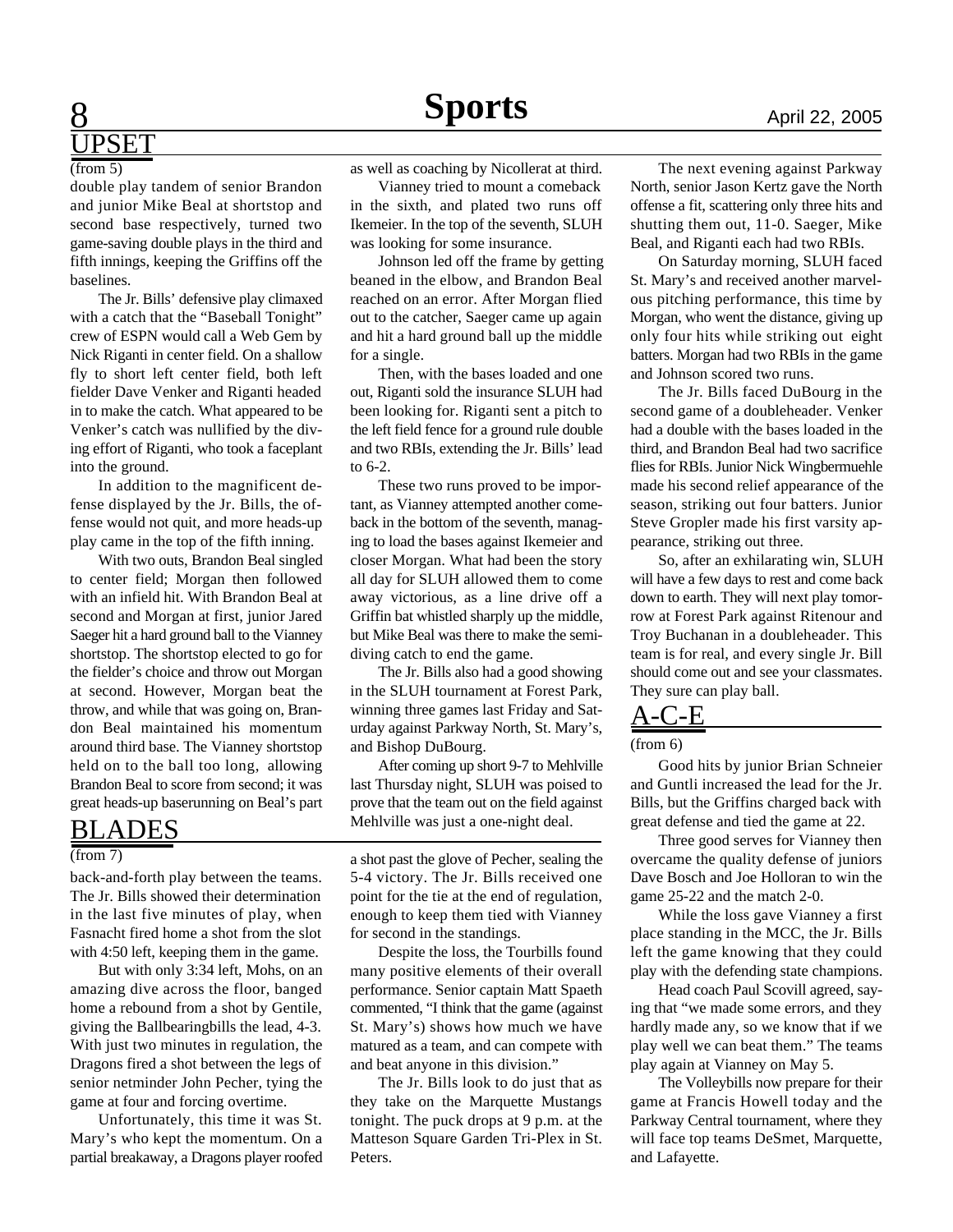# April 22, 2005 **Feature** 9

# Thomas '03 sits in and fasts to fight for living wages at  $WU$

## **Alex Sciuto Features/Photography Editor**

Tuesday, April 19: Day 16. Outside on Washington University's quad, with protesting students hanging out the windows of the admissions office of Brookings Hall, approximately one hundred supporters cry out, "What do we want? A living wage! When do we want it? Now!" A sign taped to the heavy wooden door of Brookings hall reads, "You are now entering an occupation zone. Consider yourself a part of the movement."

Inside Brookings Hall, the first-floor hallway is a flurry of people. The leader of the Coalition of Black Trade Unionists pops his head into the admissions office to offer words of encouragement as a cameraman from KPLR-WB11 looks for a good location for his tripod. The admissions office itself has been transformed from a pristine office to woo prospective students to a bedroom filled with many sleeping bags, a dining room with bags of chips and snacks strewn everywhere, and a command center with students discussing what goals can

be compromised in negotiations and what has already been achieved by the sit-in.

A week before the Tuesday rally, Joe Thomas, who graduated from SLUH in 2003, sits at a table covered with bags of salty snacks and papers. Right now he is looking towards the bank of windows out to the crowd of people gathered for the rally. A faculty member pops in and asks how Joe's feeling almost a day into the hunger strike. He replies he's a little tired, but other than that, he's feeling fine.

Thomas and the other Wash. U. students who have made the admissions office their home began their sit-in on April 4 and are protesting on behalf of over 500 employees who work at Wash. U. but are employed by companies Wash. U. subcontracts with to provide janitorial, groundskeeping, and food services.

Thomas first became aware of the Student Worker Alliance, the group organizing the sit-in, in the fall of his freshman year in his history class, History of American Radicalism.

"I put my e-mail address (on the petition) and got on the mailing list, and I didn't do anything about it that fall, but that spring I started going to meetings."

The SWA has demanded from the university a number of improvements for workers. The two key points are that all subcontracted employees who work at Wash. U. should receive a living wage and that employees should have the right to form unions if they choose.

Thomas said, "(These contracted) employees, generally speaking, do not earn enough money to support themselves and two dependents while staying off of federal food stamps."

The first action the SWA attempted was in October 2003, when 36 Nicaraguan workers were fired from from the university when Wash. U. cancelled its contract with a subcontractor. Personal friends of the 36 quickly acted and attempted to stop the firing.

The isolated action quickly spread to activism on behalf of all Wash. U. employees. "People who go out of their way to make friends with the people who take care of the lawns are also the

> people who care about workers' rights more generally," Thomas said.

> But in early April in the beginning days of the sit-in, they found the Chancellor of Washington University, Mark Wrighton, uncooperative. Wrighton, according to Thomas, offered to allocate an extra \$500,000 for better pay, but offered little else. The students say that it would cost an additional \$2.4 million to raise all the employees to a living wage.

> In late 2003, St. Louis City Ordinance 65597 went into effect, mandating that organizations

which have large contracts with the city of St. Louis or receive major tax breaks must pay their workers a "living wage." The Board of Aldermen set the living wage at 130 percent of the federal poverty income level including full benefits. As of April 1, for a person with two dependents a liveable wage is considered \$10.05 per hour with benefits or over \$12 per hour without benefits.

Speaking on the afternoon of April 12, Thomas said, "meetings with the chancellor have been wholly unproductive. ... They offered \$500,000 to improve the worker's condition, and to talk to contractors about working conditions. That was it."

The chancellor did not offer a system to enforce the working improvements.

After gaining no concessions from the initial sit-in, approximately a dozen students declared an indefinite hunger strike, both to draw attention to their cause and impress on Wash. U.'s administration their seriousness.

Beginning on Monday, April 11, the dozen students, including Thomas, ate nothing and drank only water and juice.

"You didn't mostly think about food except when you actually saw some, and then you wanted whatever it was that you were actually seeing. The hunger itself drops out," Thomas said.

By the sixth day when the strike ended, only one girl had become ill. "Other than, no one got ill. We all ended feeling really **see THOMAS, 10**



**Thomas amidst a Fox 2 News interview.**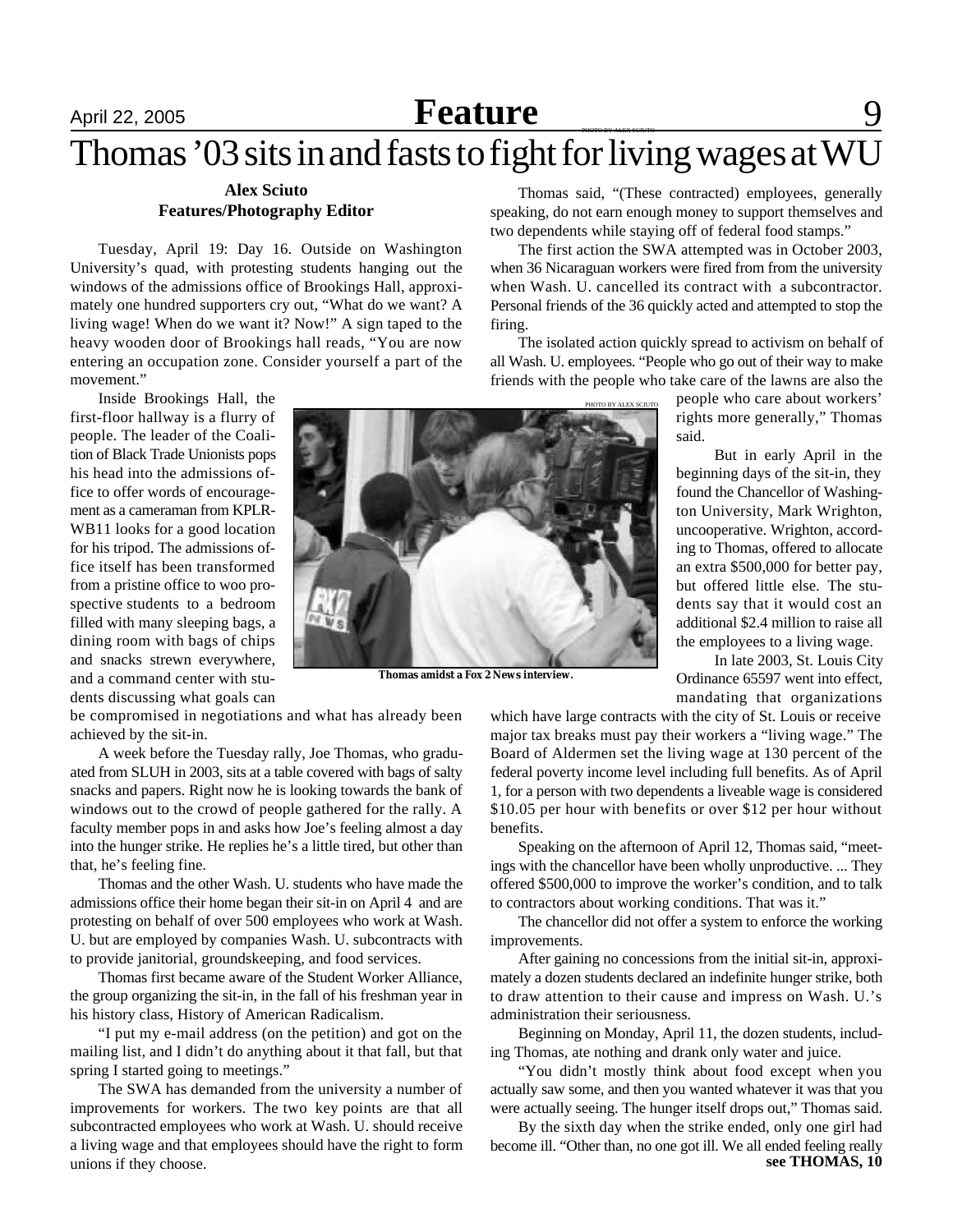# 10 **Feature April 22, 2005** THOMAS

#### (from 9)

weak. You get head rushes every time you try to stand up," Thomas said.

The dozen students ended their hunger strike on Saturday because the chancellor agreed to meet with them over the next week to discuss improvements.

But because of misunderstandings, it was uncertain three days later (this past Tuesday) whether any meetings were going to take place or not. The student protesters believed that the two sides had come to an agreement on all the major points, including ending the sit-in, but the chancellor still had reservations about a key union organizing point.

In overcoming the challenges of a sit-in, and with misunderstandings between administration and students, Thomas has had the model of the Jesuits from SLUH as a guide. "If (the Jesuits) can spend their whole life working for others in a way frequently unacknowledged, then why can't I spend two or three weeks of my life (at this sit-in)? ... (The Jesuits) are a very very real tangible example for me that has always made feel that I can do (the sit-in). I mean, hell, this is a few weeks, a few hours. That just doesn't compare to dedicating your whole life."

The specific problem the chancellor had with the students dealt with the right for workers to form unions: a card check neutrality agreement.

Card check neutrality concerns the election of unions with card checks. Using authorization cards, a union can gain bargaining power by having a majority of workers sign a card, instead of taking the traditional path through the National Labor Relations Board.

Robert A. Soutier, president of the Greater St. Louis Labor Council, the affiliate body of the AFL-CIO in St. Louis, who spoke at the rally this past Tuesday, said, "basically all (the card check neutrality agreement) says is: if the union signs up people with authorization cards, they have a neutral party check those cards, and if they have a majority, they can be certified as a bargaining agent for that group."

"This is a free country as far as I know. ... It's the employees who work here who cut the grass and haul the trash out. If they wish to have a union, they should be able to."

Thomas summed up: "Washington U. and its subcontractors, ... bottom line, would be neutral to unions (and their formation),"

When no agreement was made, according to Thomas, the chancellor still expected the students to end the sit-in, but when they did not, the chancellor said that no negotiations could begin until the students had packed up and left the admissions office.

"(The rejection of the union issue) was a big problem

because at the ... meeting, he was willing to sign off on every bullet point except for that one," Thomas said.

Thomas continued, "After the meeting he came down (to the admissions office), and said, 'Well, I thought you guys were going to leave,' and we were not because the document we took up to (the chancellor), that (he) refused to sign, was what said, 'We'll leave,' and we didn't sign it and (he) didn't sign it ... and then he said that our meetings on Wednesday were contingent on us leaving, which we never understood that to be."

While the negotiations may not be progressing as the students would like, the support shown by the Wash. U. community

> and the larger community has been encouraging.

Several politicians, including United States Representatives Russ Carnahan and William Clay, Jr., have voiced their support for the students, and organizations like the St. Louis Labor Council and Jobs with Justice have rallied their different member organizations and unions to support the students.

Within the Wash. U. community, Thomas has been happy with the student support, "especially concerning how apolitcal (Wash. U.'s) campus tends to be."

The Wash. U. faculty have shown their support. Next to the "occupation zone" sign on Brookings Hall's entrance, an open letter from 124 Wash. U. faculty urges Chancellor Wrighton to "implement a living wage

PHOTO BY ALEX SCIUTO

**Thomas (above right) waves from admissions office as band plays in front of him.**

The letter ends praising the Student Worker Alliance saying, "SWA has got it right. Now is the time to establish a living wage for all at Washington University."

The open letter sets St. Louis University as an example of how a university can provide excellent benefits to its workers without using costly intermediary companies. The letter says, "Our richly endowed university can follow SLU's example in this regard."

In November 2001, the Service Employees International Union Local 50, began contract negotiations with SLU instead of an intermediary company. As a result of this, the janitors received a large pay increase and the new contract covered the tuition for them or their families to attend SLU. Today, SLU's lowest paid employees earn an average of \$13.52 per hour, according to SLU's student newspaper,*The University News*.

Lara Granich, director of the St. Louis area Jobs with Justice, said, "We think that (SLU's model) is actually a very solid example of doing right for the service employees on your campus. I don't know why Wash. U. feels that contracting out is the way to go."

Soutier was most proud of the students for bringing attention to the issue not just in St. Louis but throughout the country. "People need to understand that workers in the country are under **see T2, 11**

standard now."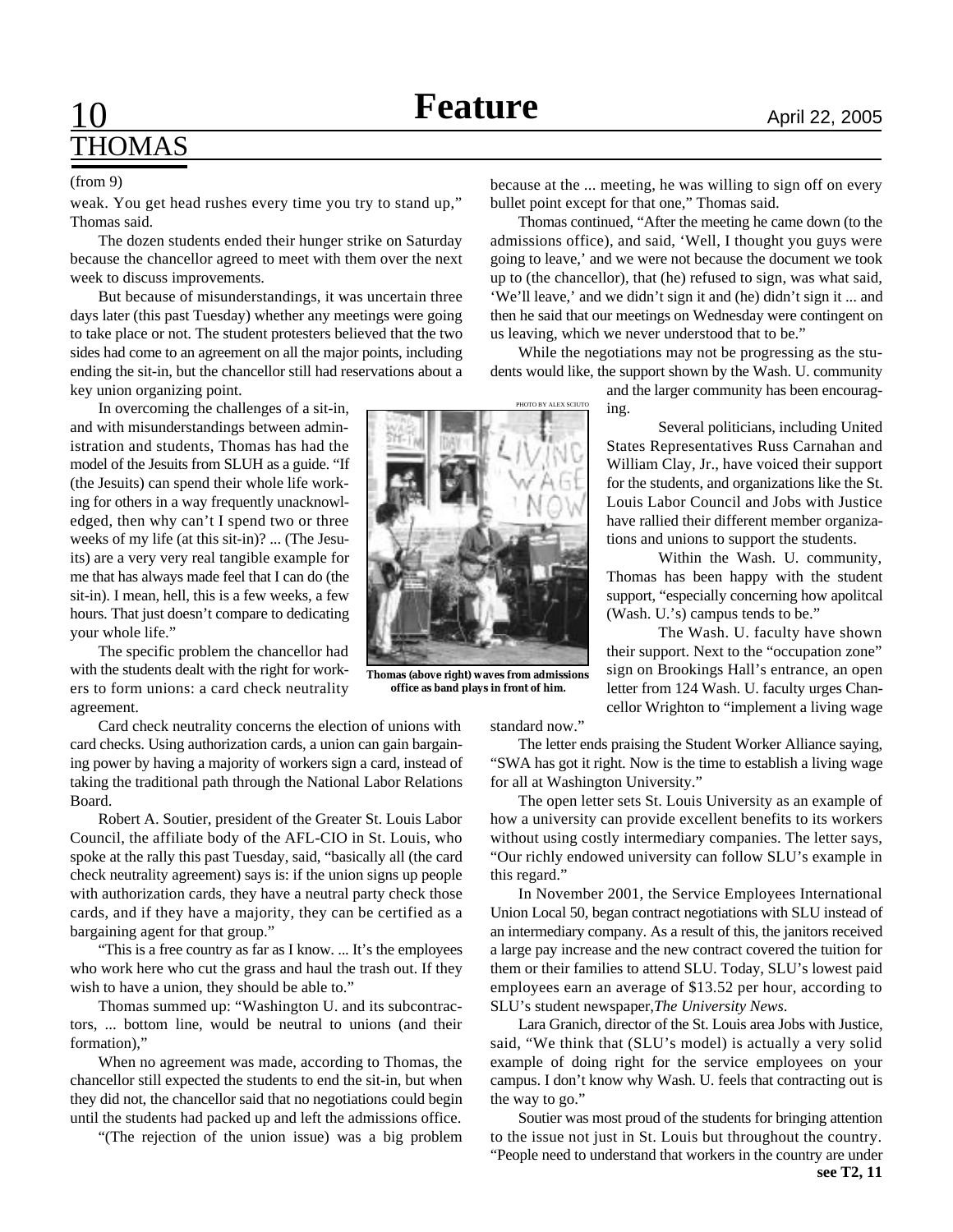#### (from 6)

their game the next day.

After a Mass held in the school's chapel, the tournament resumed. The game between Brebeuf and SLUH was an intense one, but Brebeuf gained an intimidating four-goal lead by the third quarter. However, determined to leave Indy on a win, the Warriorbills battled back to tie the game at 9 late in the final quarter. Junior midfielder Matt Meiners led the impressive comeback with four goals in the game. But, despite Meiners' and the Jr. Bills' best efforts, Brebeuf managed to sneak one more into the net, defeating SLUH 10-9.

The Bills left the tournament 1-2, but Verhoff explained, "We had a great time. It was a good bonding experience for the team and a chance to play teams from around the Midwest that we wouldn't normally have a chance to meet."

To add to the team's already bitter mood, the bus needed some repair work before they could leave, delaying the departure by three hours. But, to the relief of many, Father Marco remained with the team, providing more counseling and comfort for the emotionally strained players.

The STXbills had little time to waste once they returned, because Tuesday they had a meeting with Parkway South scheduled. Since SLUH knocked South out of the playoffs last year, the Patriots were looking for revenge.

However, the Jr. Bills came out super charged and ready to play. Early in the first, senior defensemen Pat Milford scooped up a ground ball and ran it the length of the field to South's goal, where he demonstrated his impressive shooting skills by launching the ball from his 6 foot pole past the surprised goalie.

However, South was not happy about the score, and they returned the favor to SLUH, scoring four unanswered goals.

South maintained took a two-goal lead into the fourth quarter, but SLUH was unwilling to go down without a fight. Junior attackmen Alex Brescia sniped the top right corner of the goal in the game's final minutes to tie the game at 7.

After a scoreless first overtime, a Patriot attackman snuck one by Yoon to win the game with less than a minute.

Yoon had an impressive game however, holding one of the state's best offensive units to only eight goals with a number of spectacular saves.

Of the South game, Verhoff concluded, "It was a heartbreaker. But that game proved we can play with the best teams in the area and we know we can come out over the next few weeks and win some more games."

The team looks to improve upon its record of 8-6 this weekend at CBC.

## TRACK

(from 6)

third-place finish.

The final piece of the distance puzzle was a two mile for the record books. The two-man assassin crew of senior Alex Muntges and junior Ben Murphy-Baum set their sights on state cross country champion Garret Jeffries of Marquette. Unfortunately, Jeffries was a bit too much to handle, but Murphy-Baum passed Muntges with a few steps left and finished in second with a 9:37. Muntges followed with a 9:38. Those two times are the third and fourth fastest in SLUH history.

In the jumps, junior Jordan Bushong stepped up his game in the 110-meter high hurdles to finish fourth, and junior Jason Esslinger added a few more points with a high jump of 5-6, good enough for seventh place.

The team began competition at the Fred Lyons Invitational last night and hope to reclaim a first place team finish in this two-day meet at Parkway Central.

"It should be pretty intense from now on," said Samson.

## GOLF NIGHTBEAT | TENNIS NIGHTBEAT

Last night, the Wiebills fell to Vianney at Riverside, 223-228. The Jr. Bills received low scores from freshman Michael Ferris (36), junior Alex Luebbert (37), and seniors Kyle Ortmann (37) and Steve Lestmann (38).

## T2

### (from 10)

attack. The lowest paid workers seem to be the ones that are forced out and are suffering the most."

Indeed, Wash. U.'s sit-in is just one of many that have taken place throughout the country, from Stanford in California to Georgetown Univeristy in Washington, D.C. The many actions performed by college students find their root in the Student Labor Action Project, an organization that helps coordinate and support student actions. The week of March 31 to April 6 was National Student Labor Week of Action, in honor of both Cesar Chavez and Martin Luther King.

At Georgetown, students held an eight day hunger strike. Because of that, by July of 2005, contracted employees will earn at least \$13 per hour increasing to \$14 per hour by 2007.

The sit-in requires more than just a sacrifice of time, but also a sacrifice of academics. The students have attempted to stay as on-top of their work as possible, but living at the admissions office does not allow them to attend all of their classes.

Even though many teachers sympathize and support the students, as Thomas says, "If you don't do the work, it doesn't matter how much the professors sympathize with you, you didn't do it."

For Thomas, St. Louis U. High provided the foundation that has allowed him to take part in the sit-in. "I would absolutely say (SLUH is important), especially the social justice education at SLUH and the spiritual education in general. I wouldn't be the kind of person who does this if it weren't for SLU High. ... In terms of social justice, I wouldn't care (about the workers). In terms of spirituality, I

Last night, the Pennbills trounced Parkway North at Dwight Davis, winning 7-0 on varsity and 6-0 on JV. Assistant coach David Callon said of the match, "We keep on sailing."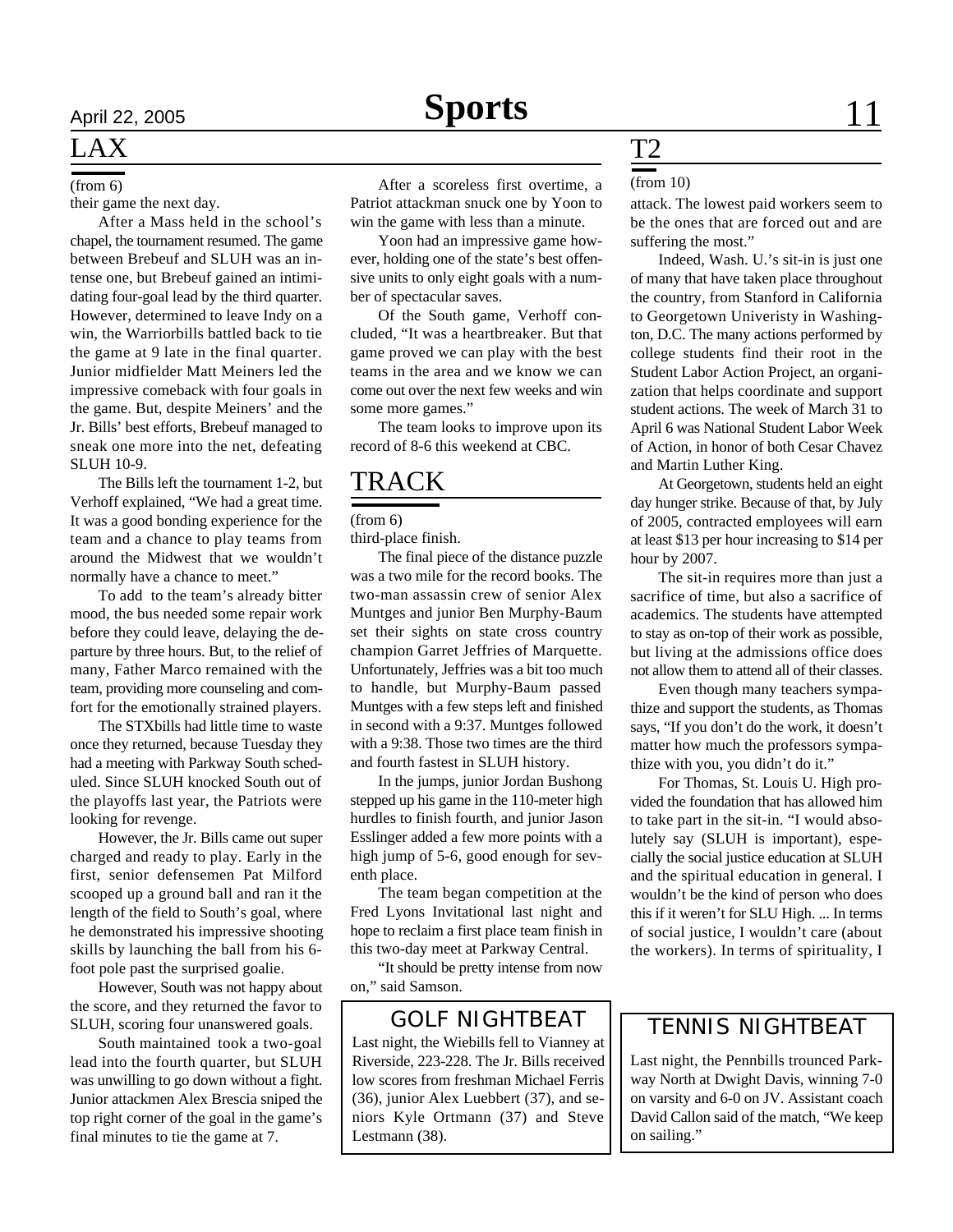## **12 News** April 22, 2005 FUTURE

Arb, Anthony Liczkowski, and Jon-Paul Johnson for secretary/treasurer.

Tuesday morning, the final candidates appeared on a special broadcast of KUHI-39, re-stating why they chose to run and encouraging their classmates to

vote. The politicians then performed short speeches during activity period, and, after a second round of voting, the STUCO officers were chosen.

Arb said of his victory, "I'm excited. I foresee great things for next year. I'm new at this. It's my first year, (and there's) not really a lot of prior experience, but I'm

sure these guys will help me get the swing of things."

Arb believes he won because, as he said in his speech, "I just try to be a general all-around laid back easy guy and I think other people can see that." Arb asserted in his speech that he was a genuine person and wanted to expand the role of secretary/treasurer. Arb hopes to use his position to "boost participation in CSP, aside from senior project. I just want to get the word out that CSP is an easy, great way to get involved and help out your community."

The vice presidential race pitted two former STUCO members, Jones and Magee, against each other and proved to be a close race to the finish. During his speech, Jones stressed unity, promoting his idea for a SLUH Clubs' Picnic, which would bring together people from different groups and promote a greater sense of community. Magee, on the other hand, likened his role as vice president to a juggling act, in which he would watch everything so things would be carried out successfully and not end like a ball falling to the ground.

Magee said of his victory, "I'm happy

(from 1) that I've had the chance to help lead our class to raise our school to a new level, on the spiritual side (and) social (side). It was tough beating friends, but I was running for a position. I wasn't running against anybody."

> Magee did not know what helped him defeat Jones, but

PHOTO BY KYLE KLOSTER



**Magee, vice president-elect.**

and an end to the dominance of Rice, but he failed to change the minds of most juniors.

Rice, the in-

called for change

**Arb, secretary/treasurer-elect.**

Rice said of his victory, "I am very happy to be president. I am humbled. I think it's great. I've enjoyed STUCO for three years, but this is I think a much bigger responsibility, being a president of the whole school, which is a larger responsibility than just being a representative for a class. I'm excited. I've got

some ideas. I know that we're going to have a good STUCO next year."

Rice attributed his victory to his experience with STUCO. Rice said, "I think that I've been in STUCO for three years, so people know I have experience. I know everyone in the class and I think people see that I generally do enjoy STUCO and generally do enjoy talking to people and helping everyone out."

The commissioners, like the officers,

were voted on during Wednesday lunch, and the field was narrowed down to Steitz and Mike Jonagan for social/publicity. All the candidates for sports commisioner- —Matt Wacker, Dom Palumbo, and Cole—advanced to the final round of voting. Following another round of a KUHI-39 broadcast and speeches, the juniors selected their final STUCO representavtives.

Steitz defeated Jonagan for the social/publicity position. Steitz promised outlandish activities during his speech, including a pillow fight, living chess game, and the SLUH Outdoor Games, with some "lumberjacking and pancakes, which would be pretty sweet."

In good humor, Steitz joked, "It feels pretty sweet (to be part of STUCO). Fourth time's a charm." Steitz believes next year's STUCO can accomplish a lot of great things. Speaking of the elected juniors, Steitz commented, "It's a great bunch of guys, and we'll unite every part of the

class," Steitz promised. Steitz hoped to establish "a bunch of new activities and revamp intramurals as well as make dances flippin' sweet."

speech consisted of a self-composed St. Nick's poem parody, may have won voters to defeat Palumbo and Wacker for sports commissioner.

Cole was excited about his election to STUCO and the group of guys he will work with in his senior year. Cole hopes to "bring out the fun side of STUCO" in his role as sports commisioner.

Cole stated his biggest goal: "I want to cover as many games as possible with as many people as possible. I mean everybody."

> Finucane, who ran unopposed, the **see COMMISSAR, 13**

PHOTO BY KYLE KLOSTER

Cole, whose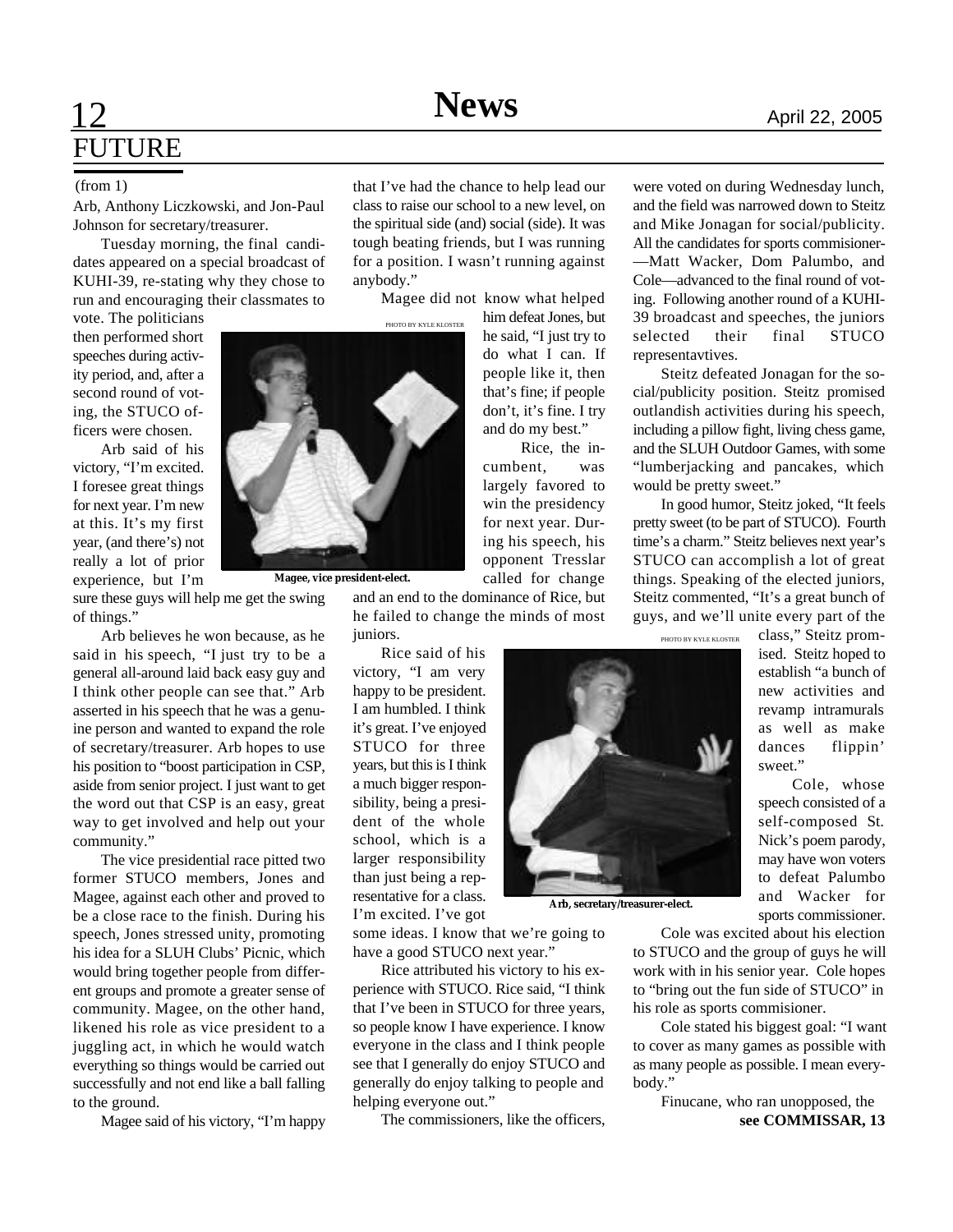## FOX

### (from 3)

our own sake and for the sake of our fellow students, present and future.

 So why didn't anyone care enough to bring some sort of issue to the Forum? Maybe the taco sticks in the cafeteria were more important. Perhaps no one did their homework Thursday night. The simple fact of the matter is that no one cared enough about the school to voice their opinions.

 This is not the only occasion of apathy this year. Throughout the year, the Open Forums have been increasingly devoid of debate on truly serious issues. This newspaper's opinion page has been replaced by news most weeks. And finally, the editors of this newspaper have been largely silent this year.

 STUCO's Forums were created with the intent to get the students' voices heard by the administration. This year, few students have brought up their own opinions in the open forums. Possibly, next year's STUCO could designate special issues that directly affect a majority of students to discuss at each meeting. Designating a serious issue that affects students is taking the idea of an open forum one step farther. It's a step that would not be hard to take.

In order to increase interest and decrease apathy, a few steps must be taken. The students most able to make their own voices and the voices of their classmates heard—STUCO and the editors of the *Prep News*—need to do a better job of

## YOU LATER

### (from 4)

The yearbook has been delayed at least this long once before. The 2000 *Dauphin* yearbook wasn't finished on time. To rectify the mistake, the staff worked in high gear to pump out the 2000 yearbook in the early part of the 2001- 2002 school year and the 2001 yearbook on its heels later that school year.

Junior Jim Schaeffer expressed his aggravations: "Each year we get it later and later. I'm frustrated."

defining the issues that affect the student body. Once the issues affecting the students are defined, those leaders need to fully explain the issues and provide a forum for discussing them intelligently and productively. Both STUCO and the *Prep News* currently provide that forum. The leaders must be able to separate the small issues (distance of the parking lot) from the big ones (no consultation on the plan).

 Bringing up an issue at the Forum isn't the only way to show that you care about SLUH. Participating extracurriculars, diligently working on classes, or doing service are all ways that students show that they care week in and week out. But going out on a limb and trying to change something that you see is wrong shows that you care enough to risk something of your own.

 Some would claim that one student's voice will be ignored, and if it is heard, nothing will be done. This may be true. But the voices of hundreds of passionate students who intelligently argue their case will most certainly not be ignored.

 So far, STUCO has held up their end of the bargain. Each quarter, they provide each student with the ability to voice their opinions with STUCO and the administration. That's what STUCO has done for us, the bargain they have upheld. It's about time the students take STUCO up on their offer and be heard.

Sophomore David Auffenburg: agreed with Schaeffer about the release of Auffenburg's freshman yearbook: "I think that being a freshman, you want to remember everything from your freshman year. Getting it the summer after sophomore year, you just forget everything so fast and you're almost a junior and you're basically getting your freshman year memories. Whether they need more people ... I just think they should do whatever it takes to get it out faster to students."

## **COMMISSAR**

#### (from 12)

first time since Brian Heffernan ran for sports commissioner in 2003, automatically vaulted his way into STUCO. Finucane served as Pastoral Representative this year and will once again fill that role. Finucane, who was excited to be assured the spot, still "missed the competition."

As part of his goals, Finucane aims to get people "more involved in prayer services and active in masses." He also hoped to insitute two days of service like the juniors did this year. Finucane summed up his philosophy: "I'm just trying to make the J.C. cool."

This year's election marked some changes in the voting process. Students were encouraged to step behind a table to vote to reduce candidates' badgering. The addition of KUHI-39 this year also gave candidates an opportunity to address all juniors in homeroom.

Despite these improvements, few juniors attended the speeches on Tuesday and particularly Thursday, where only 42 were present, perhaps due to the large number of meetings during Thursday's activity period.

Current STUCO president Joe Eggleston said of the attendance, "I was really disappointed. We had like over a hundred (people) I think on Tuesday and (yesterday) there was a whole bunch of meetings. It's a really busy time of the year so it's hard to get mad that other clubs were having their meetings. Hopefully, everyone (knew) their classmates well enough that they can just get an accurate judgement for who they want from there. I was disappointed with the turnout."

Despite the low attendance at the speeches, the majority of juniors did actually vote. Approximately 82 percent voted in the final election of the officers and 72 percent voted in the commissioner elections.

Kesterson has high expectations for next year, saying, "The only thing I can hope for is that the guys will continue to try to be innovative and be good leaders for the school."